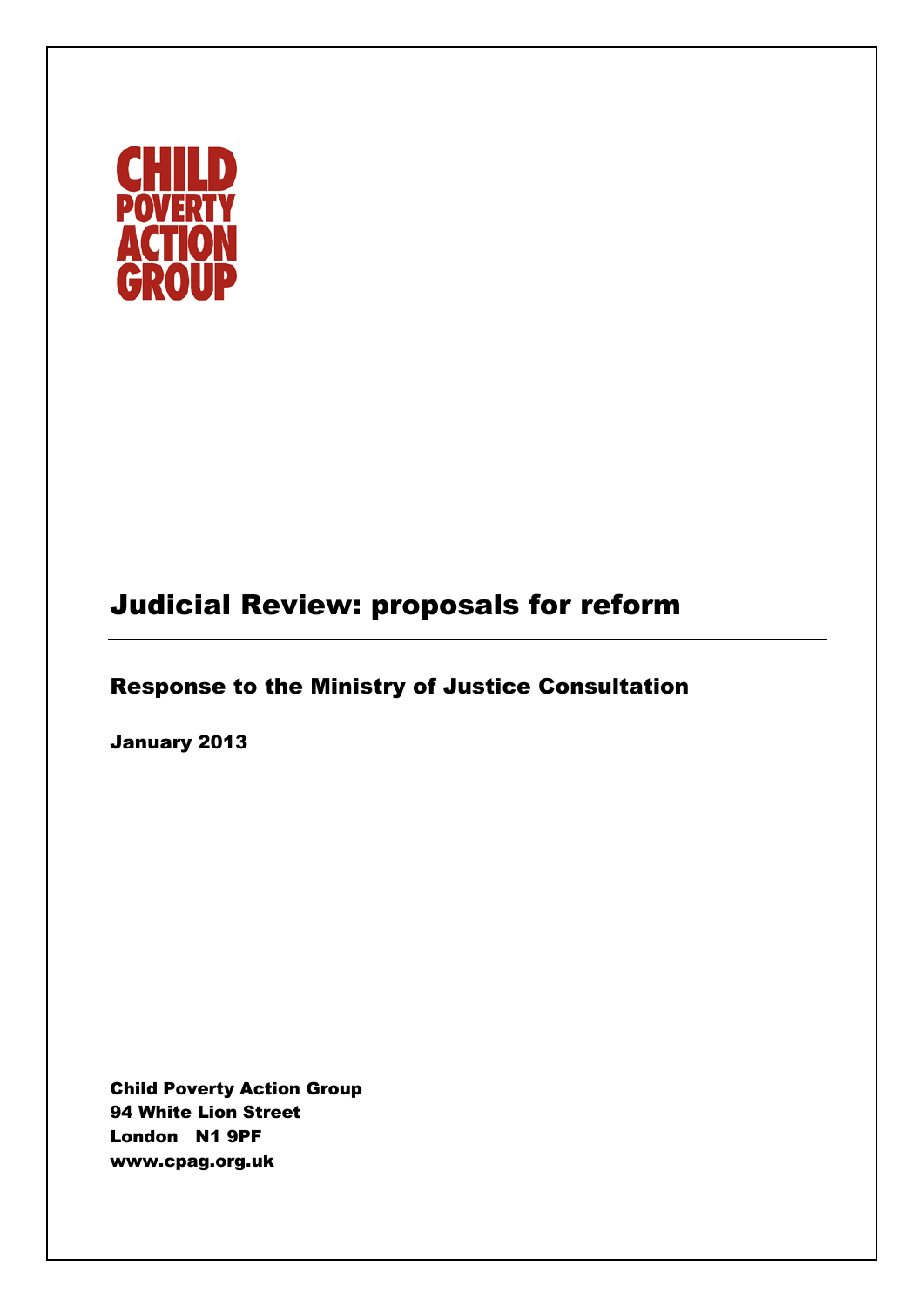#### Introduction

- 1. The Child Poverty Action Group (CPAG) promotes action for the prevention and relief of poverty among children and families with children. To achieve this, CPAG aims to raise awareness of the causes, extent, nature and impact of poverty, and strategies for its eradication and prevention; bring about positive policy changes for families with children in poverty; and enable those eligible for income maintenance to have access to their full entitlement.
- 2. In line with our charitable aims, we produce publications, undertake training and second tier advice work, and carry out test case work in social security law. We also undertake policy work and we campaign in this field. We achieve this partly by bringing test cases and we have a legal aid contract in public law.
- 3. CPAG believes that the proposals in the Consultation will damage access to justice and the Rule of Law, while there is no evidence that they will achieve the Government's aims of reducing the burden on public services or removing the unnecessary obstacles to economic recovery. We are particularly concerned by the heavy reliance on anecdotal and misleading statistical evidence in the Consultation paper and the short timeframe for responding amounting to 24 working days. We request that the time limit be extended to allow other organizations and individuals enough time to respond.
- 4. The proposal fails to acknowledge the benefits of judicial review in holding the executive to account and ensuring good decision-making across all levels of local and central government. This is surprising given that this was recognised by the Ministry of Justice in its own consultation on legal aid:

"*In our view, proceedings where the litigant is seeking to hold the state to account by judicial review are important, because these cases are the means to which individual citizens can seek to check the exercise of executive power by appeal to the judiciary. These proceedings therefore represent a crucial way of ensuring that state power is exercised responsibly.*" 1

- 5. CPAG would be happy to discuss with the Ministry of Justice ways of ensuring that the judicial review procedure can run more quickly and efficiently. However, while we agree that "weak and frivolous cases" should be identified and dealt with promptly, the Consultation does not present any convincing evidence that the proposed reforms are necessary.
- 6. We have had the benefit of seeing a draft of the Public Law Project's response, with which we wholeheartedly agree. We will focus our response on how the proposals will affect the right of social security claimants to seek judicial review.

<sup>&</sup>lt;sup>1</sup> Proposals for the Reform of Legal Aid in England and Wales. Ministry of Justice Consultation Paper. Cm7967 [www.justice.gov.uk/consultations/docs/legal-aid-reform-consultation.pdf.](http://www.justice.gov.uk/consultations/docs/legal-aid-reform-consultation.pdf)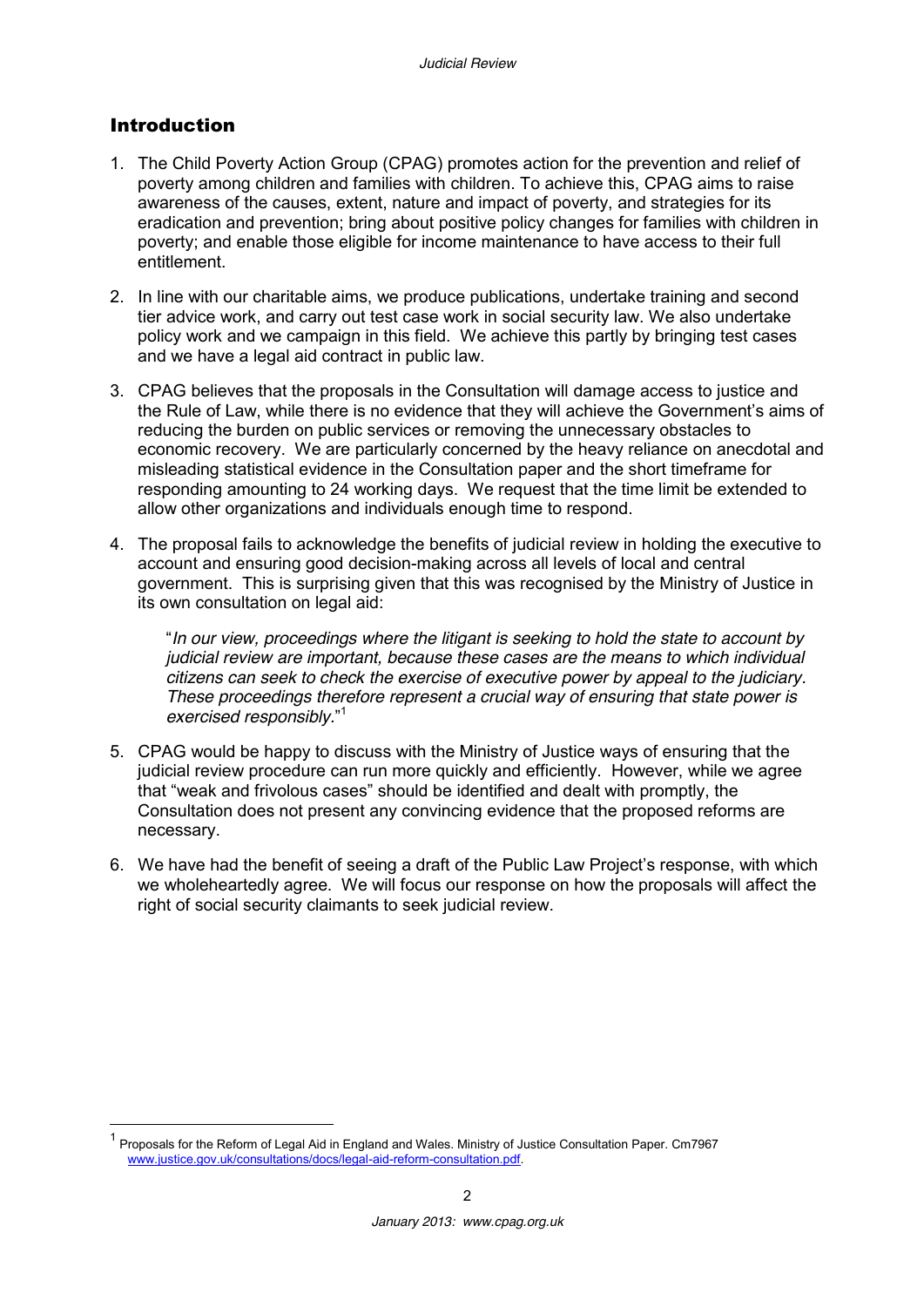#### CPAG's test case work

- 7. CPAG pioneered the strategic use of test cases in the UK, and has been undertaking work in this field since the 1970s. We have found this to be an effective means of promoting social justice through the courts. Low income has been shown to be one of the major indicators for a child's life chances. By helping to get better interpretations of the law relating to social security for claimants, and drawing attention to policy issues facing those in poverty, our test cases promote CPAG's aims of bringing about positive income changes for children in poverty and enabling those eligible for income maintenance to have access to their full entitlement. We would argue that this assists the government in meeting its statutory commitment to end child poverty.
- 8. CPAG brought the leading case on the standing of organisations to seek judicial review on behalf of groups of claimants; *R v Secretary of State for Social Services ex p Child Poverty Action Group* [1989] 1 AER 1047, and we also brought the first case on the court's ability to grant protective costs orders in public interest cases *R v Lord Chancellor ex parte CPAG* [1999] 1 W.L.R. 347, which remains an important authority.
- 9. Other judicial review cases brought by CPAG on our own behalf or on behalf of our clients include:
	- *T and S v Secretary of State for Health and Secretary of State for the Home Department* (2002): This case was about whether failure to provide HIV positive asylum seeker mothers with milk tokens infringed the human rights of the mother and her baby. Breastfeeding risked transmitting the virus to the baby, and the only means of support to the mother was NASS payable at 70% of income support, in itself a subsistence benefit. This case, backed by a campaign by CPAG together with partner organisations and Neil Gerrard MP, produced a change in Home Office policy so as to include an additional payment to asylum seeker parents of children under 3.
	- *R(CPAG) v Secretary of State for Work and* Pensions [2010] UKSC 54. This case concerned whether the DWP has the power to recover an overpayment under the common law in addition to their powers under section 71 Social Security Administration Act 1992. The DWP wrote to over 65,000 claimants between March 2006 and February 2007 asking them to repay overpayments. CPAG challenged the lawfulness of this practice by judicial review, arguing that s 71 SSAA was a complete statutory code which did not allow room for recovery at common law. This argument succeeded before the Supreme Court in December 2010.
	- *R(CPAG) v Secretary of State for Work and Pensions and Secretary of State for Education* [2012] EWHC 2579. The court upheld CPAG's claim that the Government's child poverty strategy did not comply with the Child Poverty Act because the Secretaries of State did not obtain the advice of the Child Poverty Commission before producing it. The court held that the executive was not entitled as a matter of law to ignore or fail to comply with legislation that parliament had passed.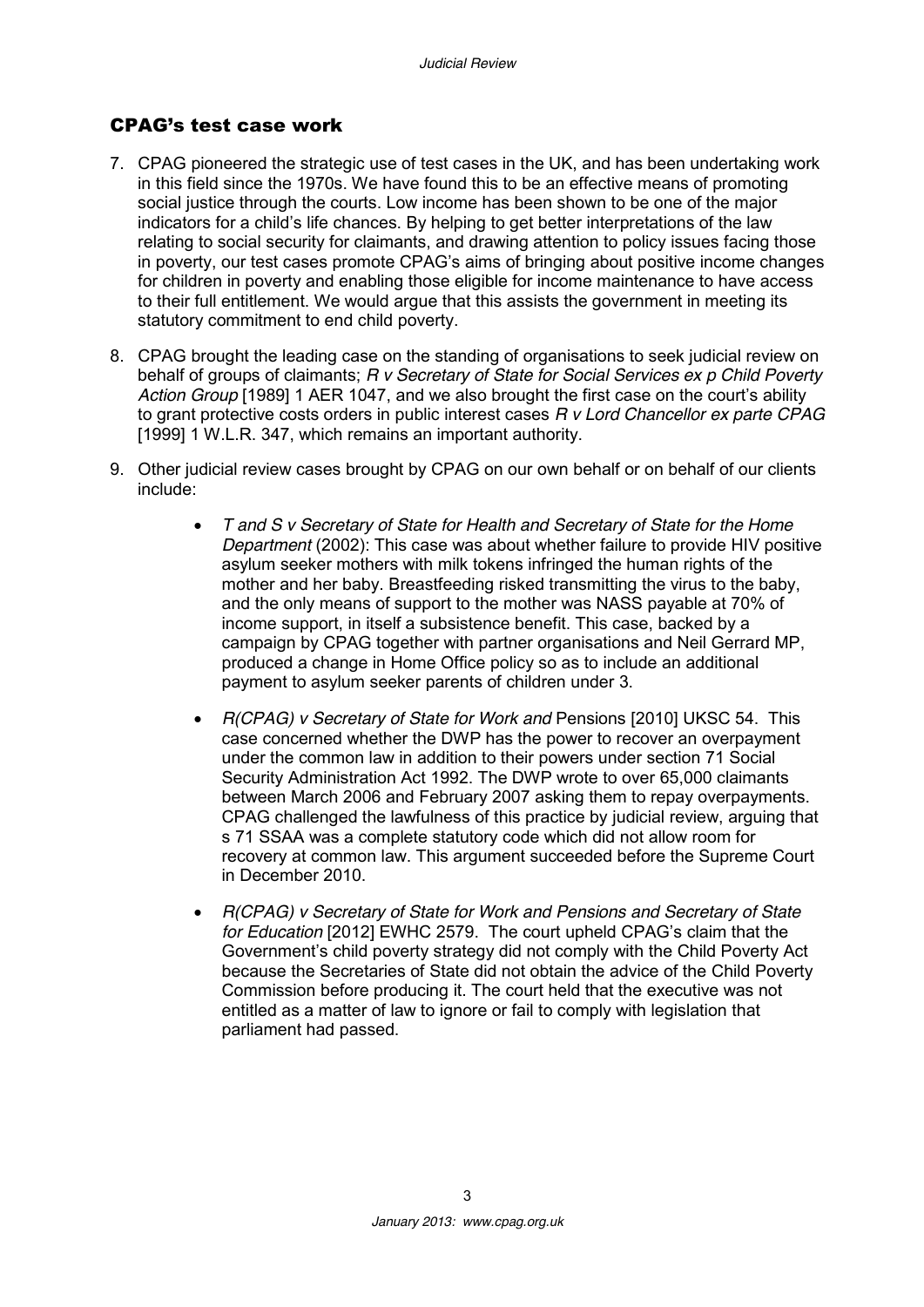#### Time limits

**Question 5: We would welcome views on the current wording of Part 54.5 of the Civil Procedure Rules and suggestions to make clear that any challenge to a continuing breach of multiple decisions should be brought within three months of the first instance of the grounds and not from the end or latest incidence of the grounds.**

**Question 6: Are there any risks in taking forward the proposal? For example, might it encourage claims to be brought earlier where they might otherwise be resolved without reference to the court?**

- 10. As the proposals on reducing time limits are confined to planning and procurement cases we do not intend to respond to questions 1 to 4 of the proposal.
- 11. CPAG disagrees strongly with the proposal to change the rules so that the time limit for continuing breaches will start from the point where the grounds giving rise to the claim first arose. The scope of the proposed rule change is unclear, but it appears to be aimed at cases where there is a "*delay or failure to take a decision or implement a policy properly*". The proposal would mean that public authorities would escape judicial scrutiny if their unlawful acts or omissions lasted for more than three months.
- 12. CPAG regularly represents clients who are pushed into poverty because of unlawful delays in the processing of their benefit claims. In 2010 Citizens Advice calculated that almost three hundred and forty thousand claimants were waiting an average of three months for their child benefit claim to be put into payment.<sup>2</sup> The only remedy in such cases is to challenge the relevant authority by judicial review. For example, in the last two years CPAG sent five pre-action protocol letters challenging serious delays.
- 13. It is not clear how claimants would be expected to know when the grounds for challenging a delay arise. Indeed, it is impossible to ascertain a definitive point after which an acceptable administrative delay on the part of the authority becomes a challengeable one. The absurd result would be that the longer the delay the harder it becomes for a claimant to challenge it. This approach would also be contrary to the principles of good administration and the Rule of Law.
- 14. CPAG is also concerned that this proposal is intended to limit challenges to government policy and secondary legislation. On one interpretation, an unlawful government policy or piece of secondary legislation will not be amenable to challenge by judicial review if it has been in existence for more than three months. Where an unlawful policy is introduced that has an impact on child poverty, CPAG would have a difficult choice between challenging the policy before its impact can be assessed, or risking the claim becoming out of time. As Question 6 envisages this will lead to an increase in protective claims and unnecessary litigation, the very result the proposals are intended to avoid.
- 15. There appears to be no justification for this proposal apart from unspecified "anecdotal evidence". The general requirement to bring judicial review cases "promptly" already ensures that cases are not allowed to proceed where there has been unjustifiable delay.

<sup>2&</sup>lt;br>[https://www.citizensadvice.org.uk/macnn/child\\_benefit\\_delays\\_\\_the\\_impact\\_on\\_cab\\_clients-2.htm](https://www.citizensadvice.org.uk/macnn/child_benefit_delays__the_impact_on_cab_clients-2.htm)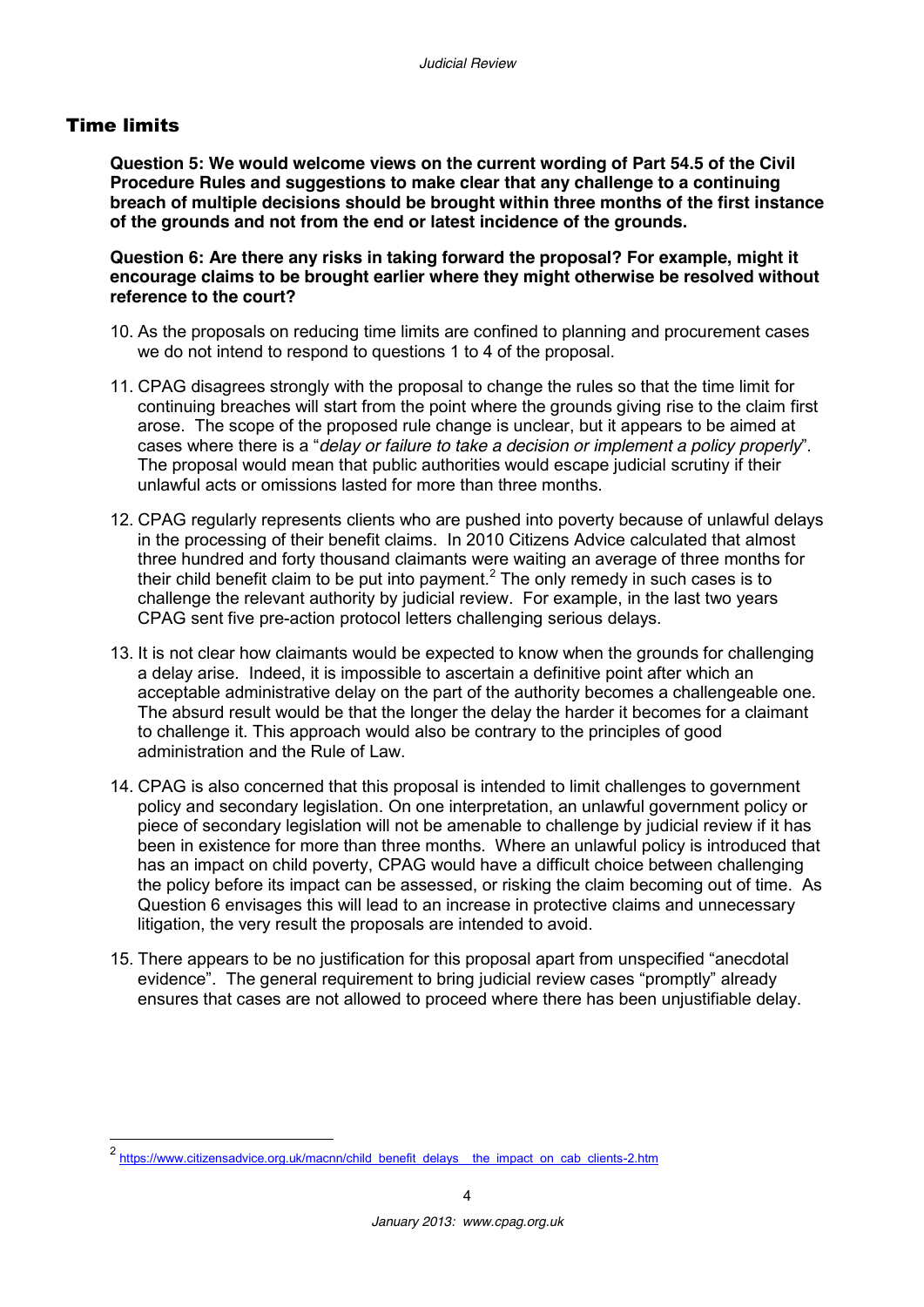### Removing the right to an oral renewal where there is a prior judicial process

**Question 7: Do you agree with the proposal to use the existing definition of a court as the basis for determining whether there has been a "prior judicial hearing"? Are there any other factors that the definition of "prior judicial hearing" should take into account?**

**Question 8: Do you agree that the question of whether the issue raised in the Judicial Review is substantially the same matter as in a prior judicial hearing should be determined by the Judge considering the application for permission, taking into account all the circumstances of the case?**

**Question 9: Do you agree it should be for the defendant to make the case that there is no right to an oral renewal in the Acknowledgement of Service? Can you see any difficulties with this approach?**

16. CPAG opposes the proposal to limit the right to an oral renewal hearing. There is no evidence that this is either necessary or desirable. If the proposal is introduced, CPAG does not believe that decisions of the First-tier Tribunal should be included in the definition of "prior judicial hearing". In most cases, unlawful decisions by the First-tier Tribunal (Social Entitlement Chamber) can be challenged by way of appeal to the Upper Tribunal and are therefore outside of the scope of judicial review. Where there is no right of appeal, the need for judicial review may become very important. For example, there is no right of appeal in decisions of the First-tier Tribunal (Asylum Support). The procedure is very short with little time to prepare detailed legal submissions, so in such cases there may be a strong need for an oral hearing before a High Court judge. Equally, where a claimant faces a delay or failure by the FTT to reach a decision their only remedy is judicial review. Their right to bring a claim will be hampered by this proposal and the above proposal on continuous time limits.

## Removing the right to an oral renewal where the claim is assessed to be "totally without merit"

**Question 10: Do you agree that where an application for permission to bring Judicial Review has been assessed as totally without merit, there should be no right to ask for an oral renewal?**

**Question 11: It is proposed that in principle this reform could be applied to all Judicial Review proceedings. Are there specific types of Judicial Review case for which this approach would not be appropriate?**

**Question 12: Are there any circumstances in which it might be appropriate to allow the claimant an oral renewal hearing, even though the case has been assessed as totally without merit?**

**Question 13: Do you agree that the two proposals could be implemented together? If not, which option do you believe would be more effective in filtering out weak or frivolous cases early?**

17. CPAG opposes the proposal to remove the right to an oral hearing in cases where the claim is assessed to be "totally without merit". The proposal fails to recognise the importance of oral hearings in the English and Welsh justice systems and their role as a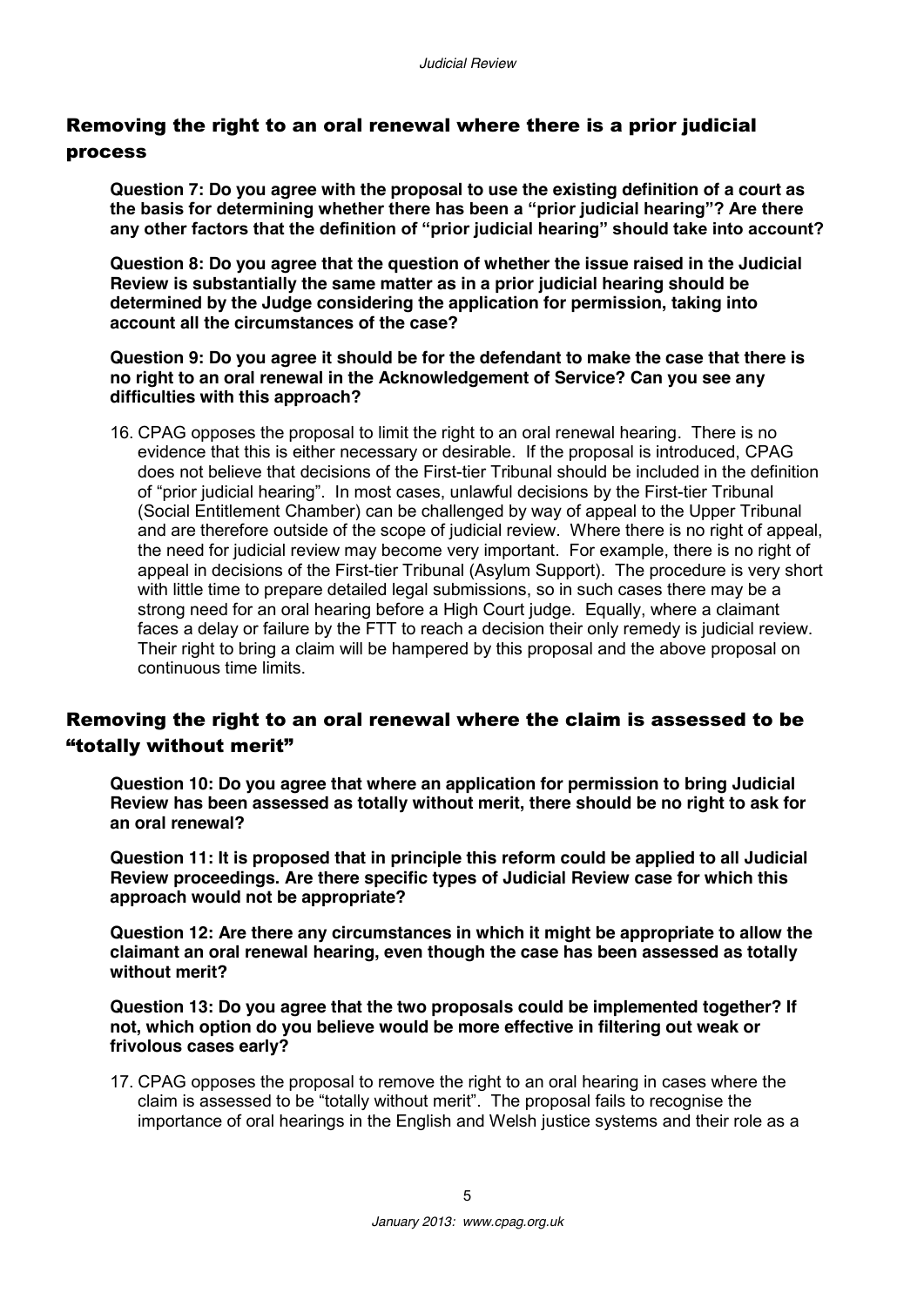safeguard to ensure that arguable cases proceed. This was emphasised by Lord Justice Laws in Sengupta v Holmes [2002] EWCA Civ 1104, where he stated at paragraph 38:

"*He would know of the central place accorded to oral argument in our common law adversarial system. This I think is important, because oral argument is perhaps the most powerful force there is, in our legal process, to promote a change of mind by the judge. That judges in fact change their minds under the influence of oral argument is not an arcane feature of the system; it is at the centre of it.*"

18. CPAG has represented cases initially refused on the papers that went on to be successful at a final hearing. For example, in CPAG's overpayments case (*R(CPAG) v Secretary of State for Work and* Pensions [2010] UKSC 54 - see above), permission to apply for judicial review was only granted after an oral hearing. The case was eventually successful in the Supreme Court. This reflects the PLP's findings that over twice as many oral claims are granted permission as are paper claims.

#### Fees

**Question 14: Do you agree with the proposal to introduce a fee for an oral renewal hearing?**

#### **Question 15: Do you agree that the fee should be set at the same level as the fee payable for a full hearing, consistent with the approach proposed for the Court of Appeal where a party seeks leave to appeal?**

19. CPAG disagrees with the proposal to introduce a fee for an oral renewal hearing. The proposal further limits access to justice at a time when legal aid is being extensively cut and will make it harder for litigants in person to bring claims.

#### Equality Impact

**Question 16: From your experience are there any groups of individuals with protected characteristics who may be particularly affected, either positively or negatively, by the proposals in this paper?**

20. CPAG believes that these proposals would have a disproportionate effect on people with disabilities, and people with mental health problems and learning disabilities in particular. Also it is characteristic of families with children that they lack time and this prevents them from being able to challenge decisions very quickly. These individuals need more time to gather the information necessary to bring a judicial review challenge and would undoubtedly be disadvantaged by shorter time limits.

**Mike Spencer Legal Officer Child Poverty Action Group 94 White Lion Street London N1 9PF tel: 020 7837 7979 fax: 020 7837 6414 email: [mspencer@cpag.org.uk](mailto:mspencer@cpag.org.uk)**